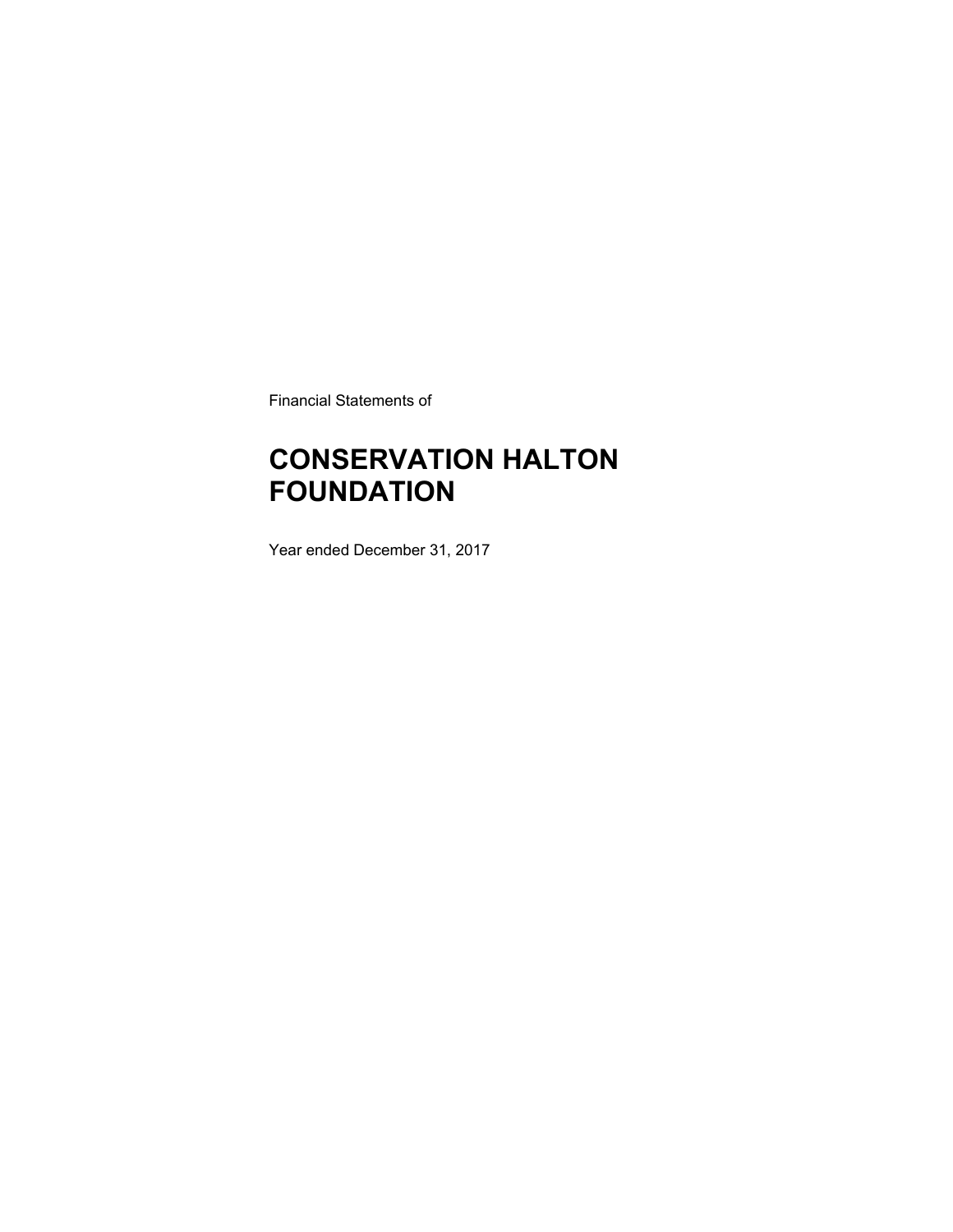

KPMG LLP 115 King Street South 2nd Floor Waterloo ON N2J 5A3 Canada Tel 519-747-8800 Fax 519-747-8830

### **INDEPENDENT AUDITORS' REPORT**

To the Members of Conservation Halton Foundation

We have audited the accompanying financial statements of Conservation Halton Foundation (the "Foundation") which comprise the statement of financial position as at December 31, 2017, the statements of operations and changes in net assets and cash flows for the years then ended, and notes, comprising a summary of significant accounting policies and other explanatory information.

#### *Management's Responsibility for the Financial Statements*

Management is responsible for the preparation and fair presentation of these financial statements in accordance with Canadian accounting standards for not-for-profit organizations, and for such internal control as management determines is necessary to enable the preparation of financial statements that are free from material misstatement, whether due to fraud or error.

#### *Auditors' Responsibility*

Our responsibility is to express an opinion on these financial statements based on our audits. We conducted our audits in accordance with Canadian generally accepted auditing standards. Those standards require that we comply with ethical requirements and plan and perform the audit to obtain reasonable assurance about whether the financial statements are free from material misstatement.

An audit involves performing procedures to obtain audit evidence about the amounts and disclosures in the financial statements. The procedures selected depend on our judgment, including the assessment of the risks of material misstatement of the financial statements, whether due to fraud or error. In making those risk assessments, we consider internal control relevant to the Foundation's preparation and fair presentation of the financial statements in order to design audit procedures that are appropriate in the circumstances, but not for the purpose of expressing an opinion on the effectiveness of the Foundation's internal control. An audit also includes evaluating the appropriateness of accounting policies used and the reasonableness of accounting estimates made by management, as well as evaluating the overall presentation of the financial statements.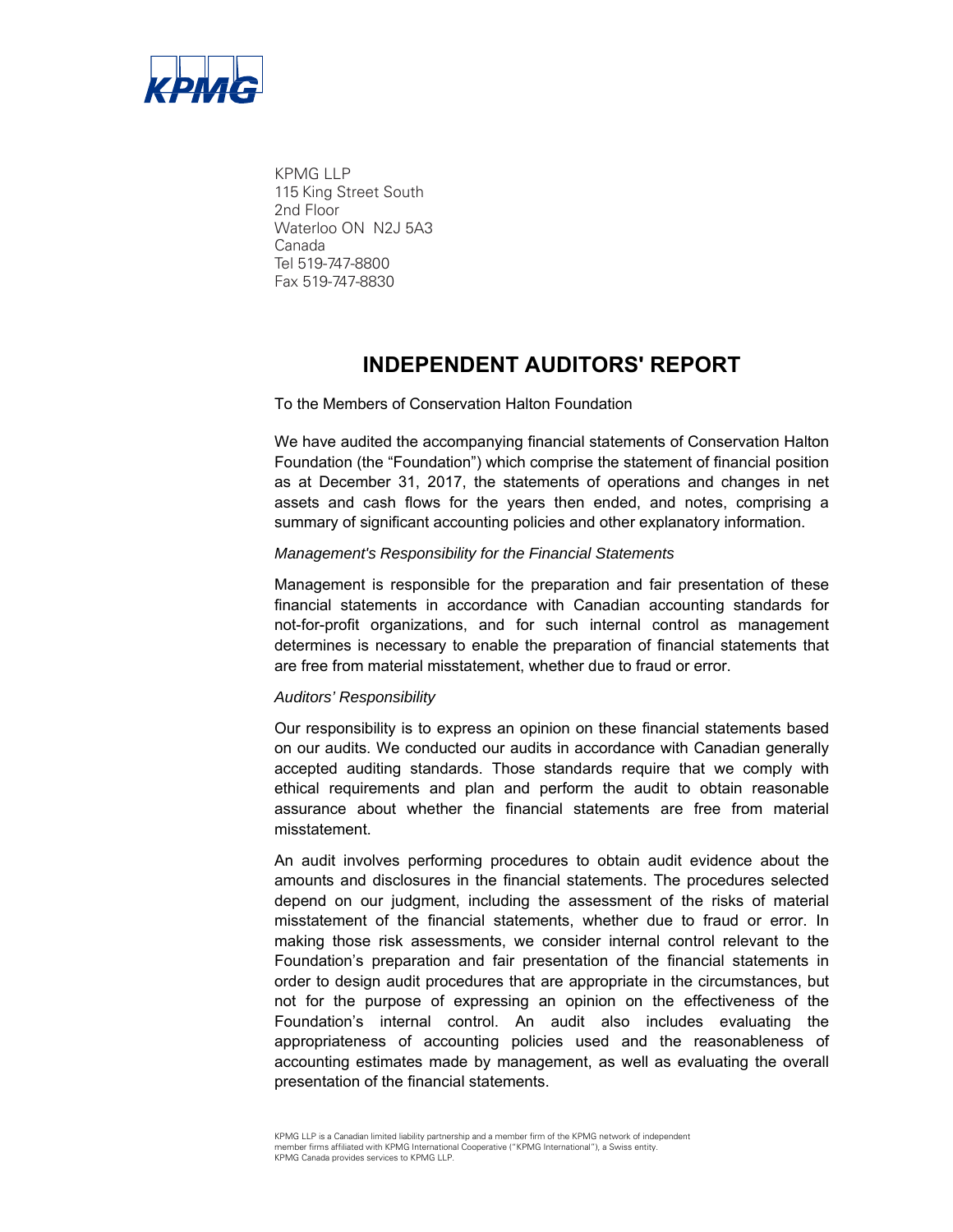

#### Page 2

We believe that the audit evidence we have obtained in our audits is sufficient and appropriate to provide a basis for our audit opinion.

#### *Basis for Qualified Opinion*

In common with many charitable organizations, Conservation Halton Foundation derives revenue from individual donations and fundraising activities from cash receipts, the completeness of which is not susceptible to satisfactory audit verification. Accordingly, our verification of these revenues was limited to the amounts recorded in the records of the Foundation and we were not able to determine whether any adjustments might be necessary to revenue, excess of revenue over expenditures, current assets, and net assets.

#### *Qualified Opinion*

In our opinion, the financial statements present fairly, in all material respects, the financial position of Conservation Halton Foundation as at December 31, 2017, and its results of operations and changes in net assets and its cash flows for the years then ended in accordance with Canadian accounting standards for not-for-profit organizations.

 $kPm6$   $10P$ 

Chartered Professional Accountants, Licensed Public Accountants

Waterloo, Canada April 18, 2018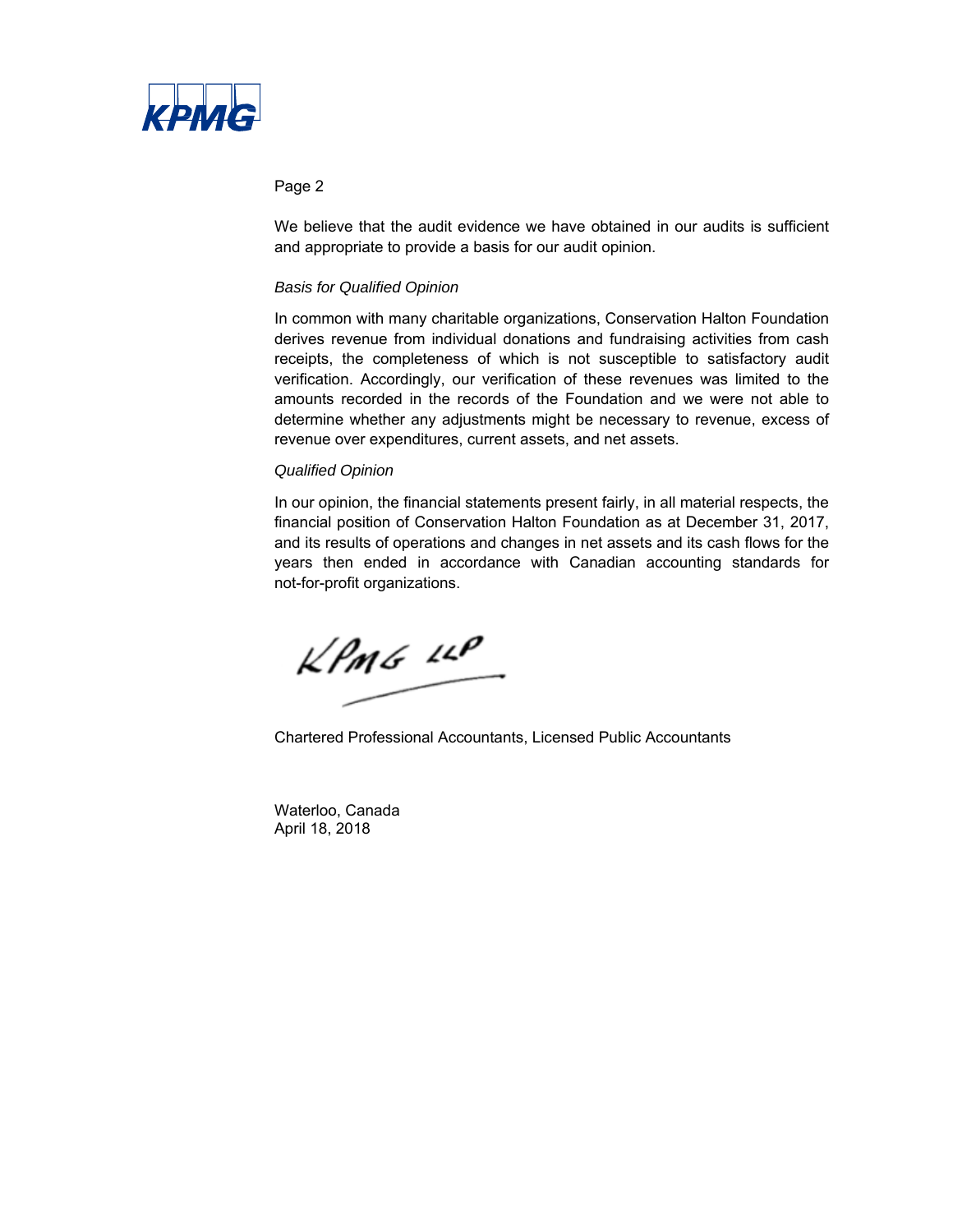**Statement of Financial Position** 

#### December 31, 2017, with comparative information for 2016

|                                                                               |   | 2017        |    | 2016      |
|-------------------------------------------------------------------------------|---|-------------|----|-----------|
| Assets                                                                        |   |             |    |           |
| Current assets:                                                               |   |             |    |           |
| Cash                                                                          | S | 27,957      | \$ | 84,864    |
| Short-term investments (note 2)<br>Investment in Community Foundations Pooled |   | 200,000     |    | 175,000   |
| Funds (note 3)                                                                |   | 981,720     |    | 920,595   |
| Accounts receivable                                                           |   | 634,169     |    | 169,432   |
| Prepaid expenses                                                              |   | 3,240       |    | 3,028     |
|                                                                               | S | 1,847,086   | S  | 1,352,919 |
| Liabilities and Net Assets                                                    |   |             |    |           |
| Current liabilities:                                                          |   |             |    |           |
| Accounts payable and accrued liabilities                                      | S | 4.000       | S  | 4.054     |
| Payable to Conservation Halton (note 4)                                       |   | 649,896     |    | 187,749   |
|                                                                               |   | 653,896     |    | 191,803   |
| Net assets:                                                                   |   |             |    |           |
| Douglas G. Cockburn Endowment Fund (note 3)                                   |   | 981,720     |    | 920,595   |
| Internally restricted fund (note 5)                                           |   | 94,773      |    | 96,091    |
| Unrestricted fund                                                             |   | 116,697     |    | 144,430   |
|                                                                               |   | 1,193,190   |    | 1,161,116 |
|                                                                               |   | \$1,847,086 | S  | 1,352,919 |

See accompanying notes to financial statements.

On behalf of the Board:

ÚE Chair Vice-Chair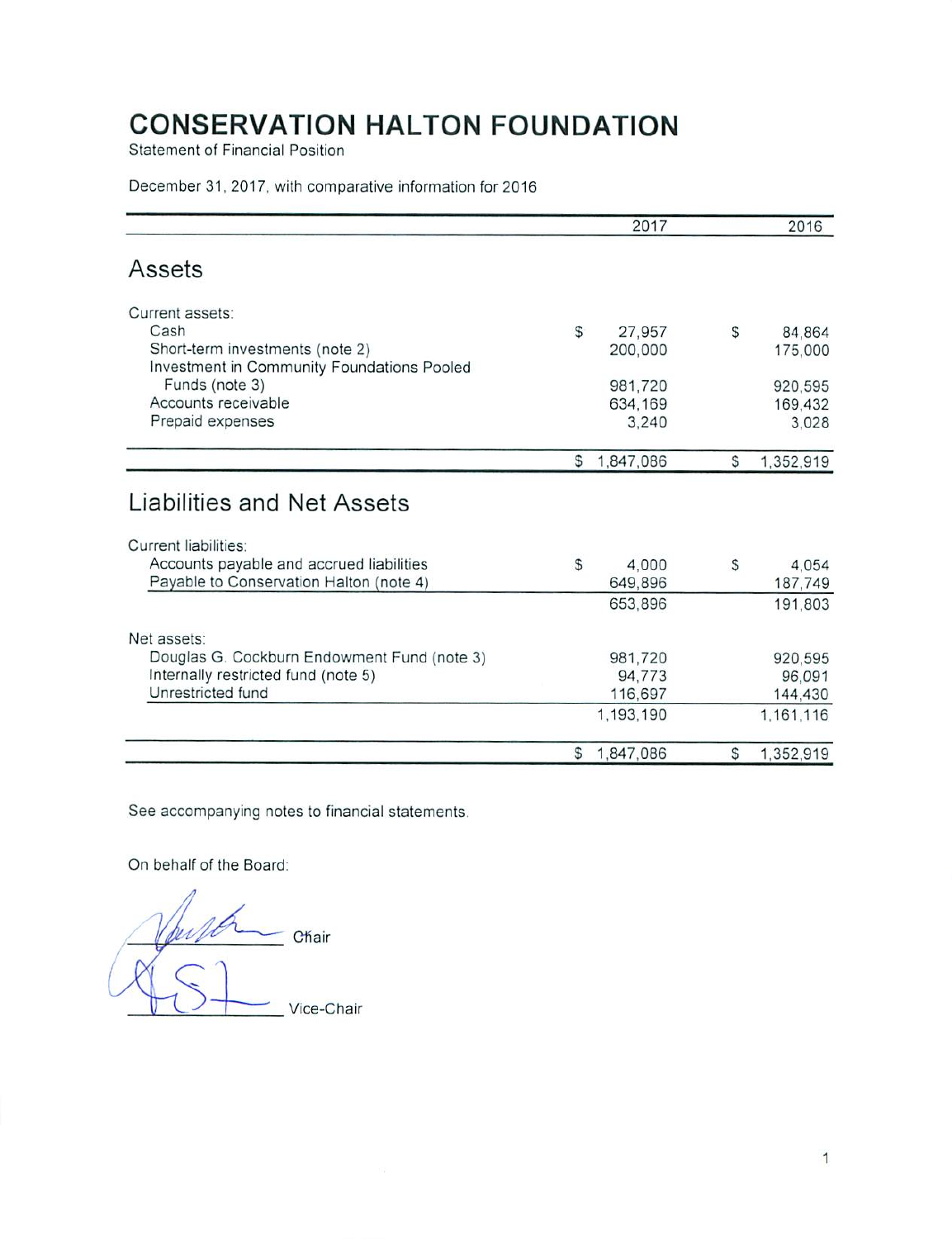Statement of Operations

Year ended December 31, 2017, with comparative information for 2016

|                                              | 2017            | 2016          |
|----------------------------------------------|-----------------|---------------|
|                                              |                 |               |
| Revenue:                                     |                 |               |
| Grants and donations                         | \$<br>921,448   | \$<br>559,895 |
| Sponsorships                                 | 128,500         | 90,000        |
| Donations in kind revenue                    | 46,620          | 30,328        |
| Book sales                                   |                 | 4,685         |
| <b>Hydro Microfit Rebate</b>                 | 2,706           | 2,867         |
| Interest                                     | 2,124           | 1,408         |
|                                              | 1,101,398       | 689,183       |
| Expenses:                                    |                 |               |
| <b>Conservation Halton:</b>                  |                 |               |
| <b>Children's Water Festival</b>             | 56,741          | 51,401        |
| Conservation area enhancements               | 453,968         | 5,820         |
| Contribution - administrative (note 4)       | 20,000          | 15,000        |
| Donations in kind expenses                   | 4,500           | 4,500         |
| Land and stewardship                         | 103,000         | 328,025       |
| Forest festival                              | 58,480          | 50,927        |
| Mountsberg programs                          | 40,625          | 18,648        |
| Stewardship projects                         | 377,339         | 64,459        |
|                                              | 1,114,653       | 538,780       |
| Fundraising and promotional costs:           |                 |               |
| Book, cost of sales                          |                 | 3,713         |
| Administration                               | 4,891           | 4,472         |
| Other fundraising                            | 10,905          | 11,231        |
|                                              | 15,796          | 19,416        |
| <b>Total expenditures</b>                    | 1,130,449       | 558,196       |
| Excess (deficiency) of revenue over expenses | \$<br>(29, 051) | \$<br>130,987 |

See accompanying notes to financial statements.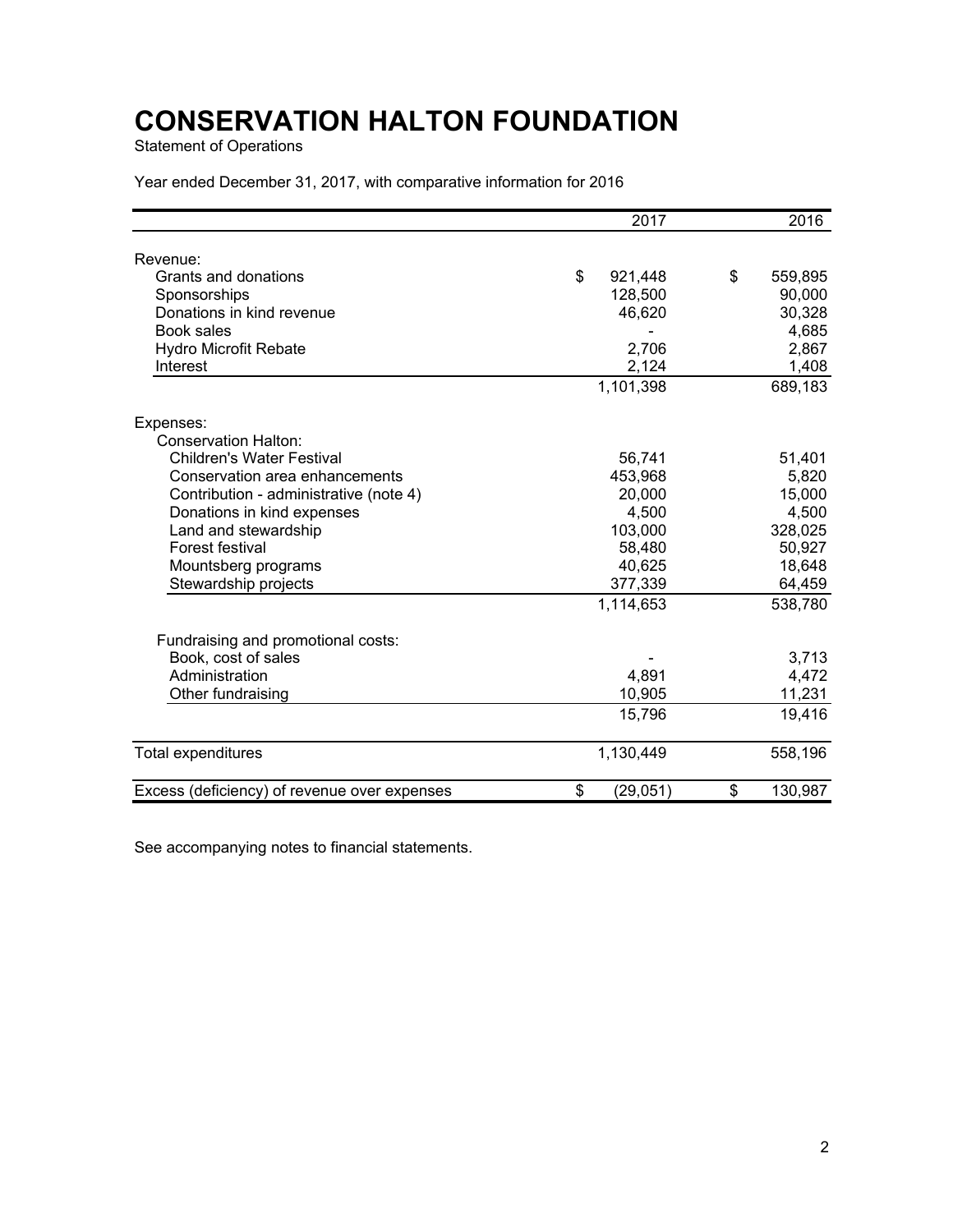Statement of Changes in Net Assets

|                                                        | Endowment<br>Fund | Internally<br>Restricted<br>Fund | Unrestricted<br>Fund | Total<br>2017   | Total<br>2016 |
|--------------------------------------------------------|-------------------|----------------------------------|----------------------|-----------------|---------------|
| Balance, beginning of year                             | \$<br>920,595     | \$<br>96.091                     | \$<br>144.430        | \$1,161,116     | \$<br>988,671 |
| Excess (deficiency)<br>of revenue over<br>expenditures |                   |                                  | (29,051)             | (29,051)        | 130,987       |
| Transfer from/(to)<br>Unrestricted fund (note 5)       |                   | (1,318)                          | 1,318                |                 |               |
| Net unrealized<br>holding gain                         | 61,125            | $\overline{\phantom{0}}$         |                      | 61,125          | 41,458        |
| Balance, end of year                                   | \$<br>981,720     | \$<br>94,773                     | \$<br>116,697        | 1,193,190<br>\$ | \$1,161,116   |

### Year ended December 31, 2017, with comparative information for 2016

See accompanying notes to financial statements.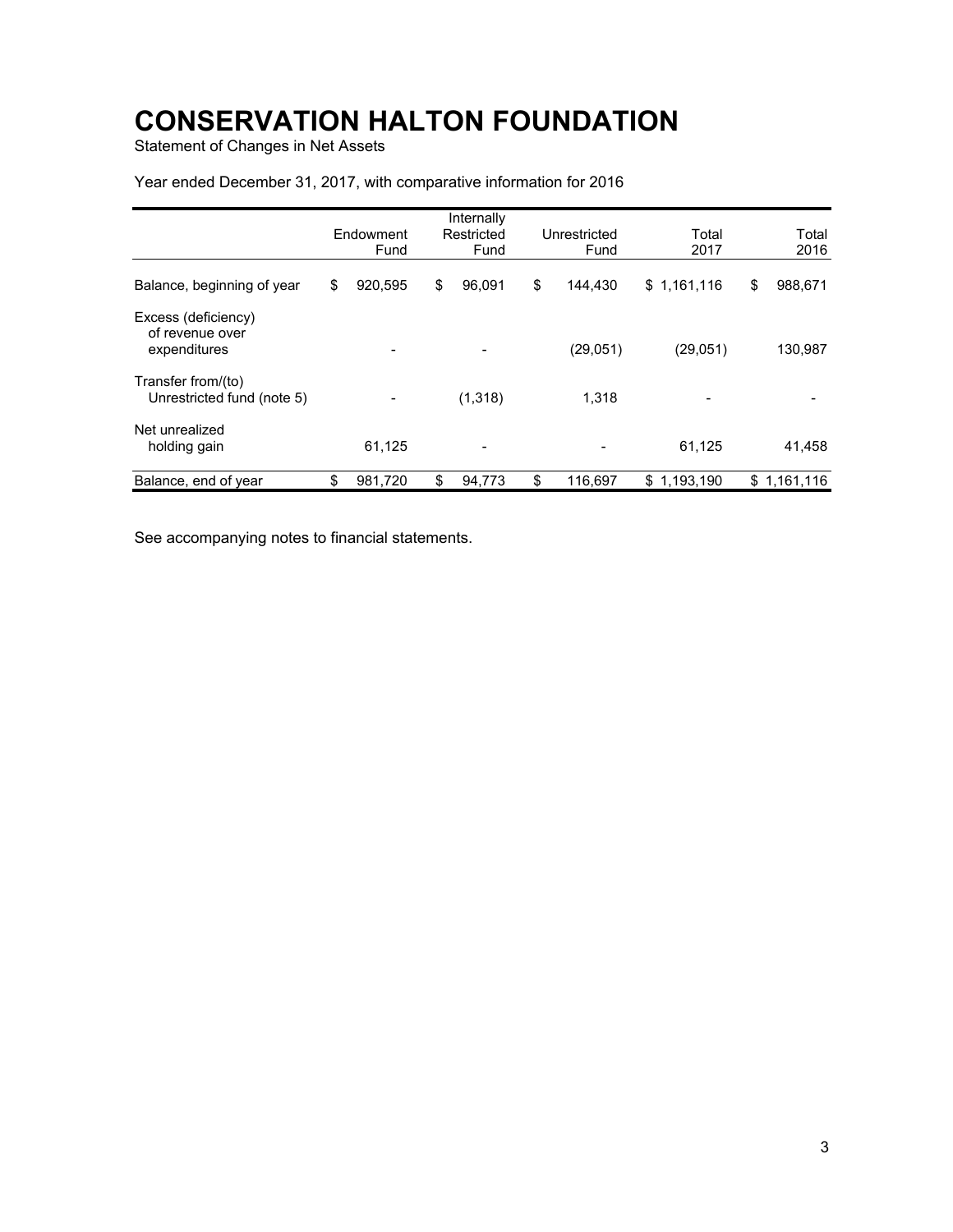Statement of Cash Flows

Year ended December 31, 2017, with comparative information for 2016

|                                                                                                     |    | 2016       |    |            |
|-----------------------------------------------------------------------------------------------------|----|------------|----|------------|
| Cash provided by (used in):                                                                         |    |            |    |            |
| Operations:                                                                                         |    |            |    |            |
| Excess (deficiency) of revenues over expenditures<br>Changes in non-cash operating working capital: | \$ | (29,051)   | \$ | 130,987    |
| Accounts receivable                                                                                 |    | (464, 737) |    | (138, 847) |
| Inventory                                                                                           |    |            |    | 3,712      |
| Prepaid expenses                                                                                    |    | (212)      |    | (197)      |
| Accounts payable and accrued liabilities                                                            |    | (54)       |    | 700        |
| Payable to Conservation Halton                                                                      |    | 462,146    |    | 47,766     |
|                                                                                                     |    | (31,908)   |    | 44,121     |
| Investing:                                                                                          |    |            |    |            |
| Short-term investments                                                                              |    | (25,000)   |    |            |
|                                                                                                     |    |            |    |            |
| Increase (decrease) in cash                                                                         |    | (56, 907)  |    | 44,121     |
| Cash, beginning of year                                                                             |    | 84,864     |    | 40,743     |
| Cash, end of year                                                                                   | \$ | 27,957     | \$ | 84,864     |

See accompanying notes to financial statements.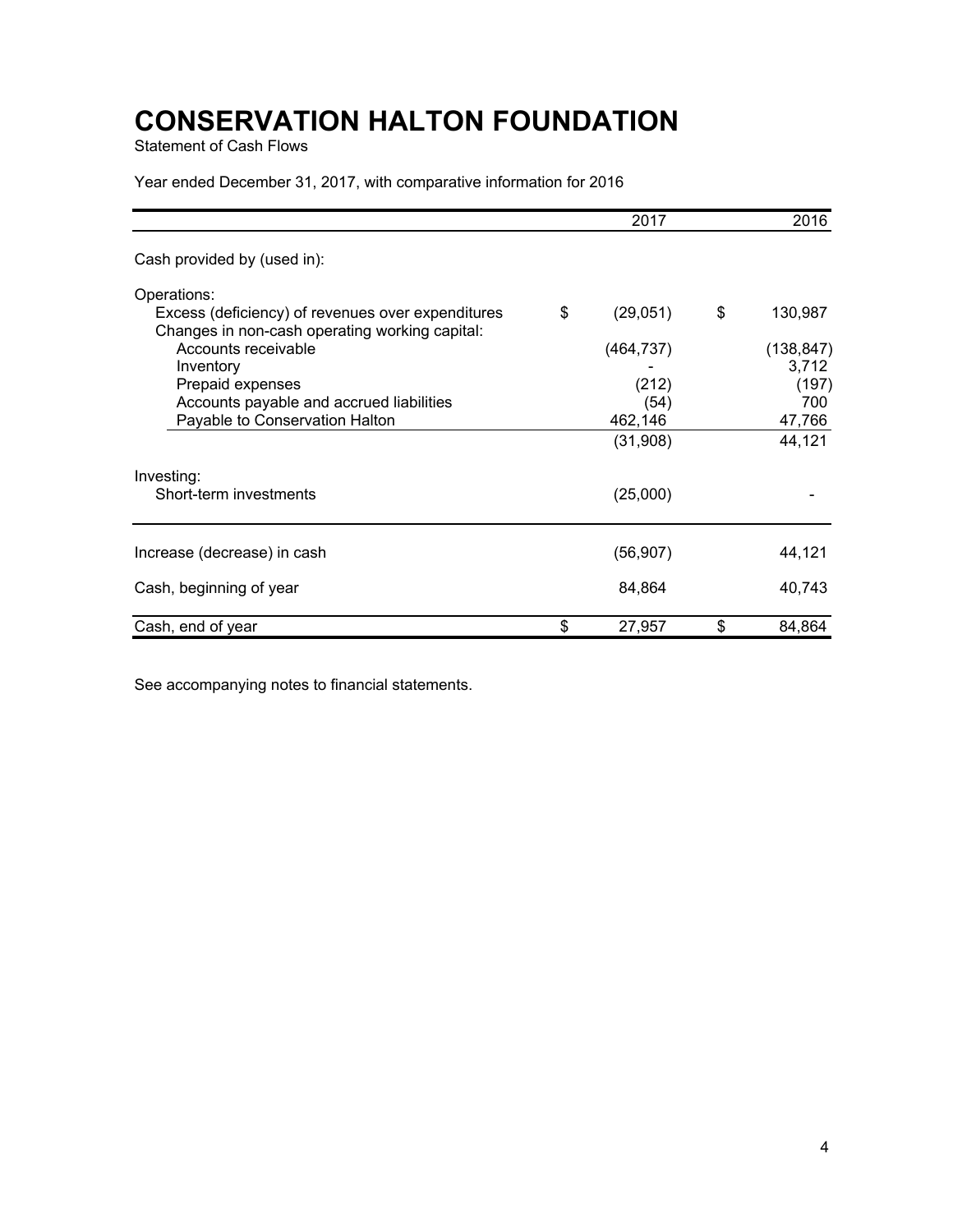Notes to Financial Statements

Year ended December 31, 2017

Conservation Halton Foundation (the "not-for-profit corporation") is incorporated without share capital under the Ontario Corporations Act and is a registered charity under the Income Tax Act (Canada) and, as such, is exempt from income taxes. The mission of the Foundation is to raise funds and the profile for Conservation Halton projects and programs that protect and enhance the natural environment.

#### **1. Significant accounting policies:**

These financial statements are prepared in accordance with Canadian Accounting Standards for Not-For-Profit Standards in Part III of the CPA Handbook. The not for profit corporation's significant accounting policies are as follows:

(a) Revenue recognition:

The Foundation follows the deferred method of accounting for contributions. Donations, special events and sponsorships are recognized as revenue when received or receivable if the amount to be received can be reasonably estimated and collection is reasonably assured.

Endowment contributions are recognized as direct increases in net assets.

Revenue from sales of books and maps is recognized when title passes to customers, which is at the time the goods are purchased.

(b) Donations in kind:

Donations in kind (non-cash donations) are recorded as contributions at their estimated fair market value at the date of donation or at nominal value when fair market value cannot be reasonably determined.

(c) Inventory:

Inventories were valued at the lower of cost and net realizable value, on a first-in first-out basis.

(d) Use of estimates:

The preparation of the financial statements in conformity with Canadian accounting standards for not-for-profit organizations requires management to make estimates and assumptions that affect the reported amounts of assets and liabilities and disclosure of contingent assets and liabilities at the dates of the financial statements and the reported amounts of revenues and expenses during the year. Significant items subject to such estimates and assumptions include the carrying amounts of revenue and expenses and provisions for impairment of accounts receivable. Actual results could differ from those estimates.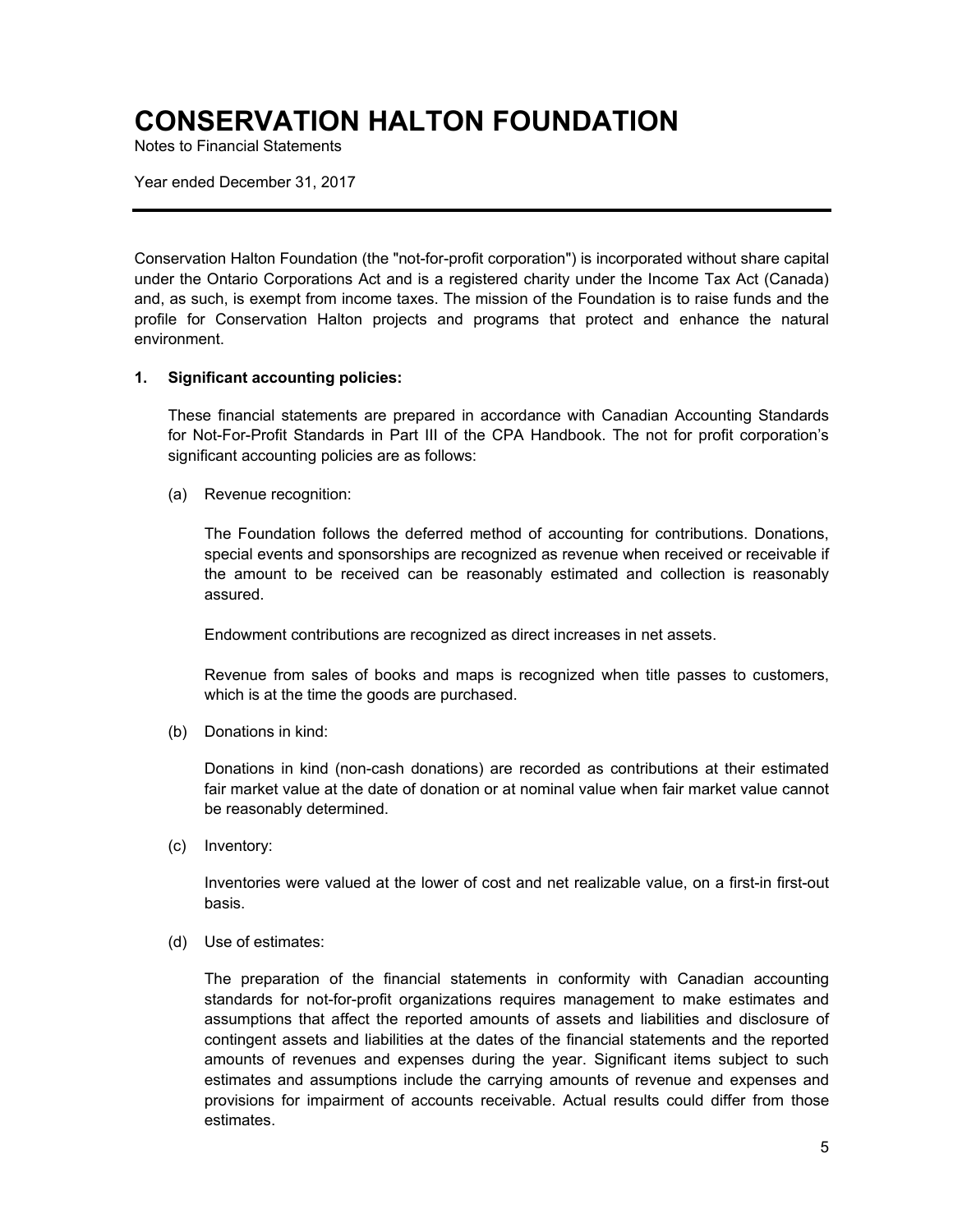Notes to Financial Statements (continued)

Year ended December 31, 2017

#### **1. Significant accounting policies (continued):**

(e) Internally restricted funds:

Net assets internally restricted by the Board of Directors represents specific initiatives and other provisions. Internally restricted net assets are not available for other purposes without approval of the Board of Directors.

(f) Financial instruments:

Financial instruments are recorded at fair value on initial recognition. Freestanding derivative instruments that are not in a qualifying hedging relationship and equity instruments that are quoted in an active market are subsequently measured at fair value. All other financial instruments are subsequently recorded at cost or amortized cost, unless management has elected to carry the instruments at fair value. The Foundation has not elected to carry any such financial instruments at fair value.

Transaction costs incurred on the acquisition of financial instruments measured subsequently at fair value are expensed as incurred. All other financial instruments are adjusted by transaction costs incurred on acquisition and financing costs, which are amortized using the effective interest rate method.

Financial assets are assessed for impairment on an annual basis at the end of the fiscal year if there are indicators of impairment. If there is an indicator of impairment, the Foundation determines if there is a significant adverse change in the expected amount or timing of future cash flows from the financial asset. If there is a significant adverse change in the expected cash flows, the carrying value of the financial asset is reduced to the highest of the present value of the expected cash flows, the amount that could be realized from selling the financial asset or the amount the Foundation expects to realize by exercising its right to any collateral. If events and circumstances reverse in a future period, an impairment loss will be reversed to the extent of the improvement, not exceeding the initial carrying value.

(g) Short-term investments:

Investments are carried at estimated fair value, generally evidenced by the quoted market value. Changes in fair value are included in income investments with a term to maturity of 90 days or less are classified as short-term investments.

(h) Douglas G. Cockburn Endowment Fund:

The Douglas G. Cockburn Endowment Fund was established to provide funding for projects and programs of the Mountsberg Conservation Area. The capital base is invested and intended to be held in perpetuity. Realized investment earnings are available for use by the Foundation, at the discretion of the Board of Directors.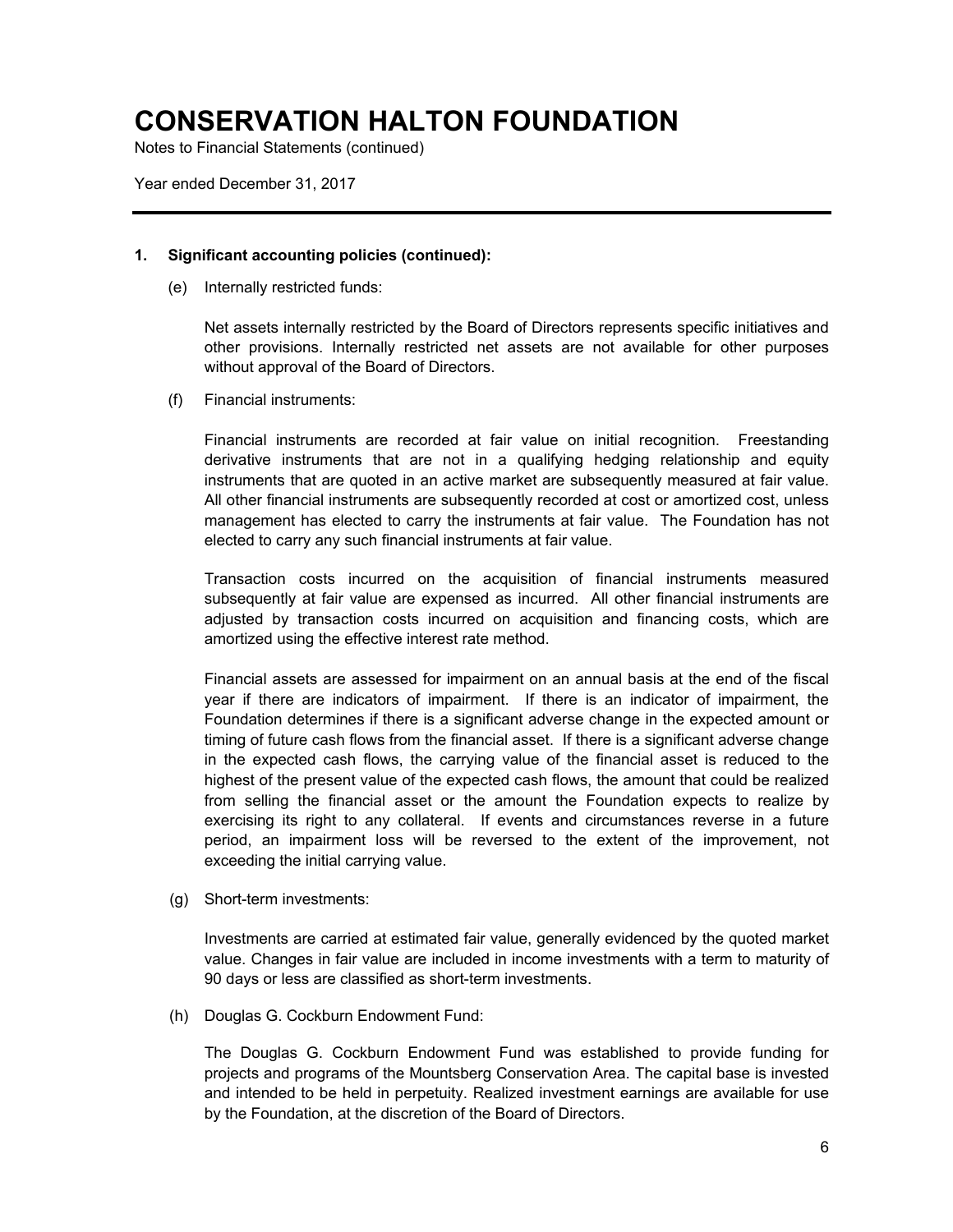Notes to Financial Statements (continued)

Year ended December 31, 2017

#### **2. Short-term investments:**

The short-term investments are held in a cashable GIC which matures May 23, 2018. The cashable GIC bears interest at 1.56 % per annum and the maturity value is \$201,547.

#### **3. Investment in Community Foundations Pooled Funds - Douglas G. Cockburn Endowment Fund:**

|                                                | 2017               | 2016               |
|------------------------------------------------|--------------------|--------------------|
| Investment in Burlington Community Foundation  | \$<br>476,821      | \$<br>453,660      |
| Investment in Community Foundation of Oakville | 504,899            | 466,935            |
|                                                | \$<br>981,720      | \$<br>920,595      |
|                                                |                    |                    |
|                                                | 2017               | 2016               |
| Investments at market value, beginning of year | \$<br>920,595      | \$<br>879,137      |
| Investment income<br>Administration fees       | 80,952<br>(19,827) | 59,176<br>(17,718) |
| Net unrealized holding gains                   | 61,125             | 41,458             |
| Investments at market value, end of year       | \$<br>981,720      | \$<br>920,595      |

Investments in pooled funds have varying interest rates.

Investment income is allocated to Conservation Halton Foundation based on their proportion of capital to the total capital held by the Burlington Community Foundation and the Community Foundation of Oakville. Administration fees charged to Conservation Halton Foundation are approximately 2%.